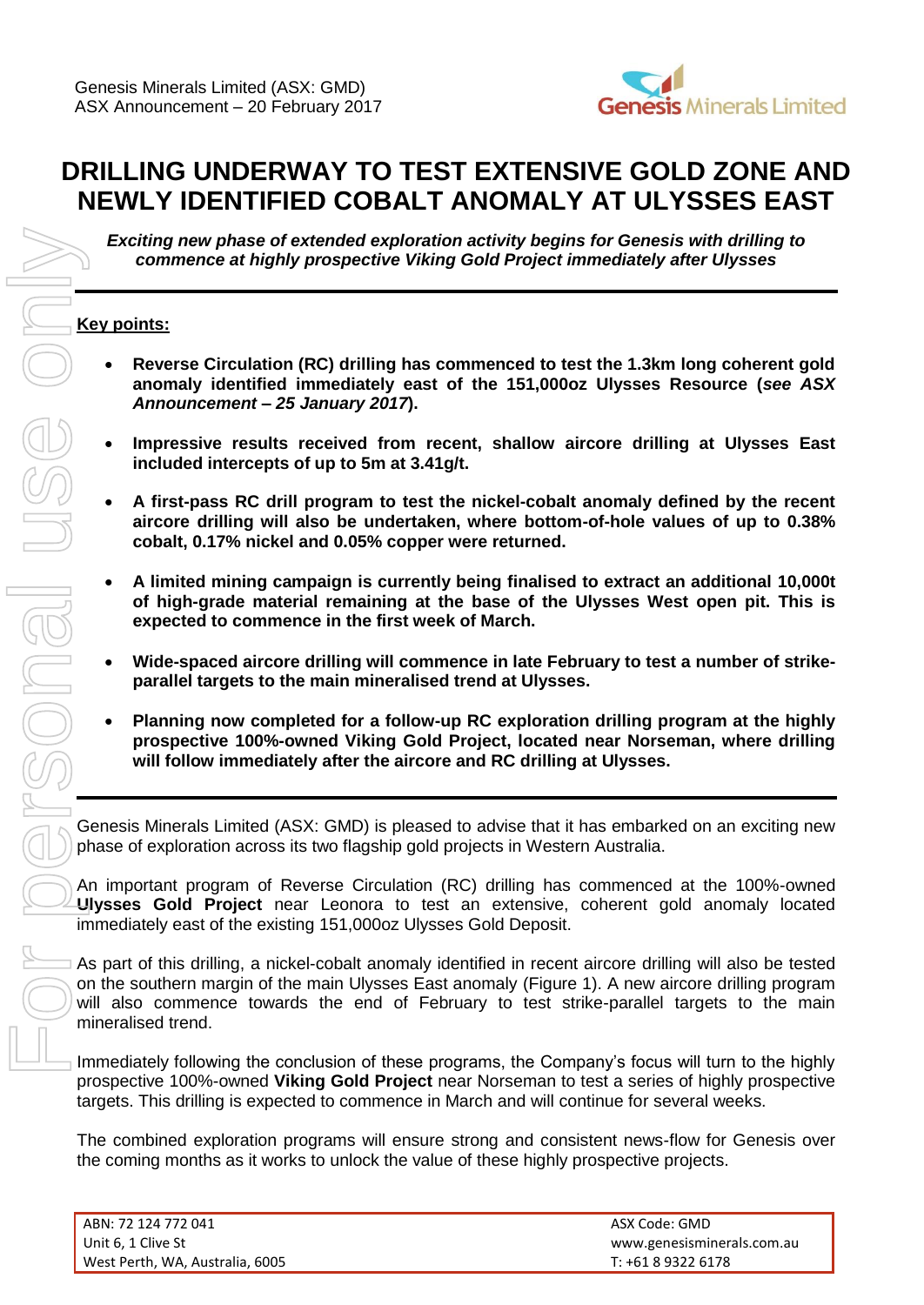## *Ulysses East Gold Target*

The Ulysses East RC drill program will comprise approximately 2,500 metres of drilling and will consist of 10 fences of drilling at 100 to 200 metre spacings to test the anomaly over its entire strike length of 1.3km. The drilling is designed to establish the presence of economic accumulations of bedrock gold mineralisation at Ulysses East which could lead to the definition of a resource.

As outlined in the ASX Announcement on 10 November 2016, the mineralised trend at Ulysses East cuts across the WNW trending stratigraphy. The target zone at Ulysses East is highlighted by the east-west aircore defined gold anomaly (see pink polygon in Figures 1 and 2), WNW trending magnetic dolerite and ENE trending fault zone.

The current phase of drilling will also test the recently identified nickel-cobalt mineralisation on the southern margin of the anomaly. This target was identified by bottom-of-hole 1m sampling to the south of the Ulysses East gold prospect which returned values of up to 0.38% cobalt, 0.17% nickel, and 0.05% copper.<br>337.200



*Figure 1. Ulysses East aircore defined gold prospect highlighted in pink. Significant aircore results shown in red together with location of the new RC drill-holes. The nickel-cobalt anomaly to be tested is shown in green*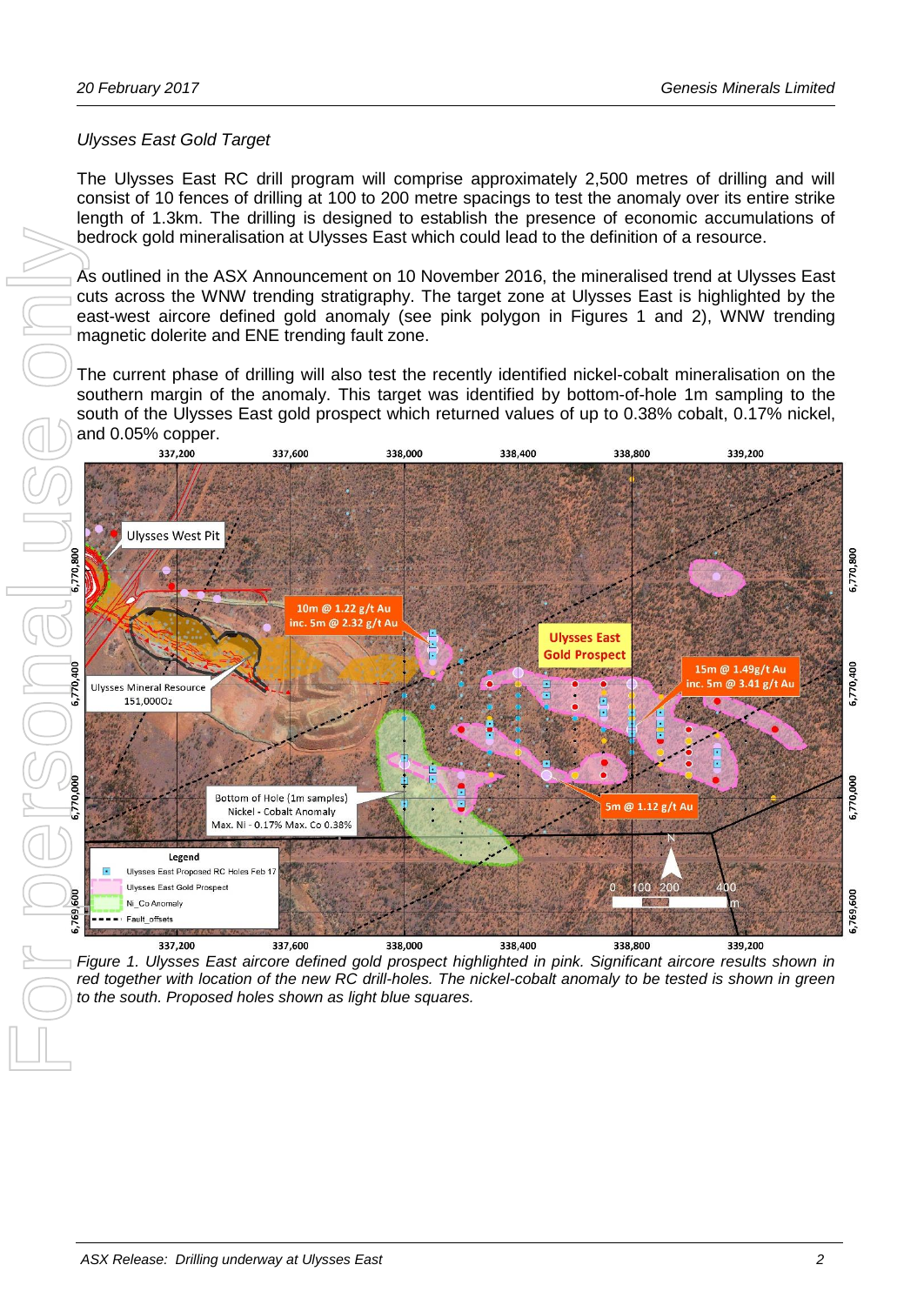

*Figure 2. Ulysses East aircore defined gold prospect highlighted in pink on RTP 1VD Magnetics. The nickelcobalt anomaly to be tested is shown in green to the south. Proposed holes shown as light blue squares*

# *Ulysses West Open Pit Mining Update*

Following the successful initial open pit mining campaign at the Ulysses West open pit at the end of last year, the Company is currently planning a limited mining campaign using smaller equipment to extract an additional 10,000 tonnes of high-grade material remaining at the base of the open pit. The final depth of the pit and the number of tonnes extracted will depend on the geotechnical performance of the pit.

Mining is expected to commence in the first week of March.

### *Viking Update*

Planning has also been finalised for a program of RC drilling at the Viking Project. This drilling will commence immediately following the Ulysses exploration programs.

# **Management Comment**

Genesis Managing Director Michael Fowler said the start of RC drilling at Ulysses East marked the beginning of an exciting period of exploration activity for the Company.

"The aircore results from Ulysses East last year were very pleasing and we are looking forward to seeing the results of this pivotal program of RC drilling across the newly defined targets. If we are able to establish additional open pittable resources at Ulysses East, this will enable us to consider immediate follow-up campaign mining operations using the same model as we have successfully executed at Ulysses West."

"We will also take this opportunity to test an exciting nickel-cobalt anomaly identified in the recent aircore drilling. Given the dramatic increase in the cobalt price over the past year and the current supply shortages being experienced in that market, it makes complete sense for us to fully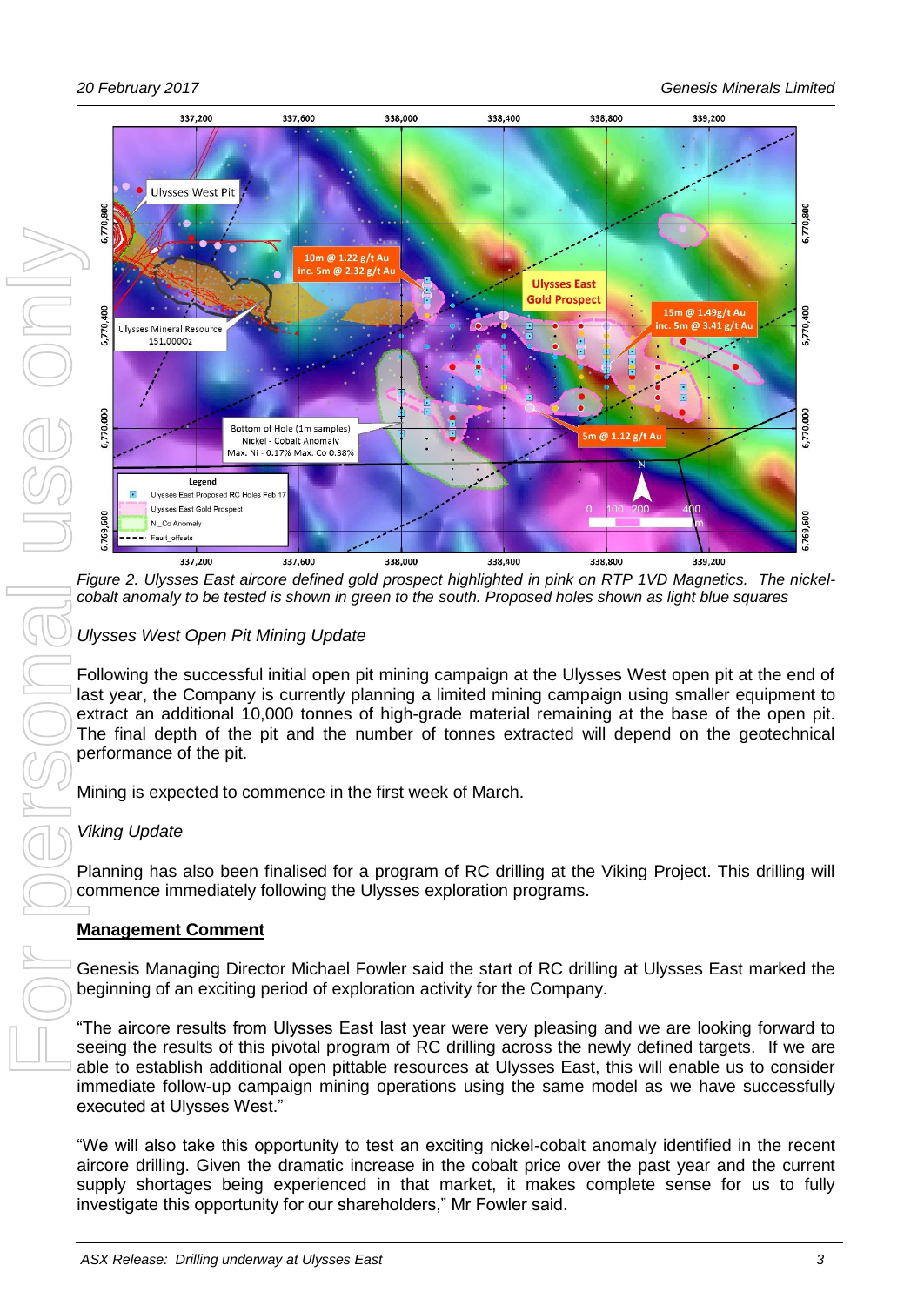### **ENDS**

For further information, visit: [www.genesisminerals.com.au](http://www.genesisminerals.com.au/) or please contact

# **Investors:**

**Michael Fowler Managing Director Genesis Minerals Limited** T: +61 8 9322 6178 E: [mfowler@genesisminerals.com.au](mailto:mfowler@genesisminerals.com.au)

**Media: Nicholas Read Read Corporate**  T: +61 8 9388 1474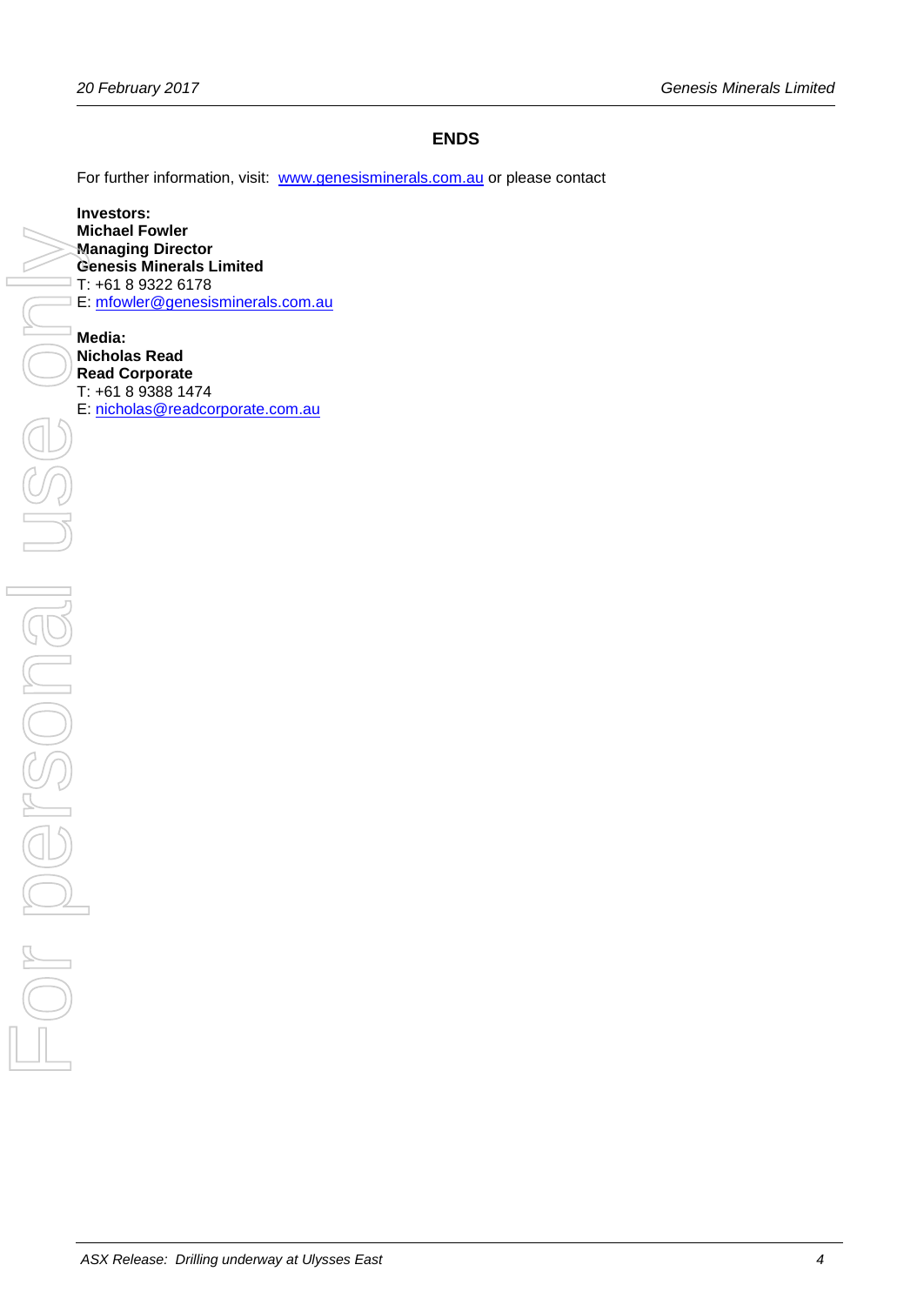#### **COMPETENT PERSONS' STATEMENTS**

*The information in this report that relates to Exploration Results is based on information compiled by Mr. Michael Fowler who is a full-time employee of the Company, a shareholder of Genesis Minerals Limited and is a member of the Australasian Institute of Mining and Metallurgy. Mr. Fowler has sufficient experience which is relevant to the style of mineralisation and type of deposit under consideration and to the activity being undertaken to qualify as a Competent Person as defined in the 2012 Edition of the 'Australasian Code for Reporting of Exploration Results, Mineral Resources and Ore Reserves'. Mr. Fowler consents to the inclusion in the report of the matters based on his information in the form and context in which it appears.*

*The Information in this report that relates to Mineral Resources is based on information compiled by Mr Paul Payne, a Competent Person who is a Fellow of the Australasian Institute of Mining and Metallurgy. Mr Payne is a full-time*  employee of Payne Geological Services and is a shareholder of Genesis Minerals Limited. Mr Payne has sufficient *experience that is relevant to the style of mineralisation and type of deposit under consideration and to the activity being undertaken to qualify as a Competent Person as defined in the 2012 Edition of the "Australasian Code for Reporting of Exploration Results, Mineral Resources and Ore Reserves". Mr Payne consents to the inclusion in the report of the matters based on his information in the form and context in which it appears.*

| <b>Mineral Resource Category</b> | Tonnes (Mt) | Au g/t         | Au Oz   |
|----------------------------------|-------------|----------------|---------|
| <b>Measured</b>                  | -           | $\blacksquare$ | -       |
| Indicated                        | 1.62        | 2.4            | 122,500 |
| <b>Inferred</b>                  | 0.51        | 1.8            | 29,000  |
| Total                            | 2.13        | 2.2            | 151,500 |

#### Ulysses Mineral Resource